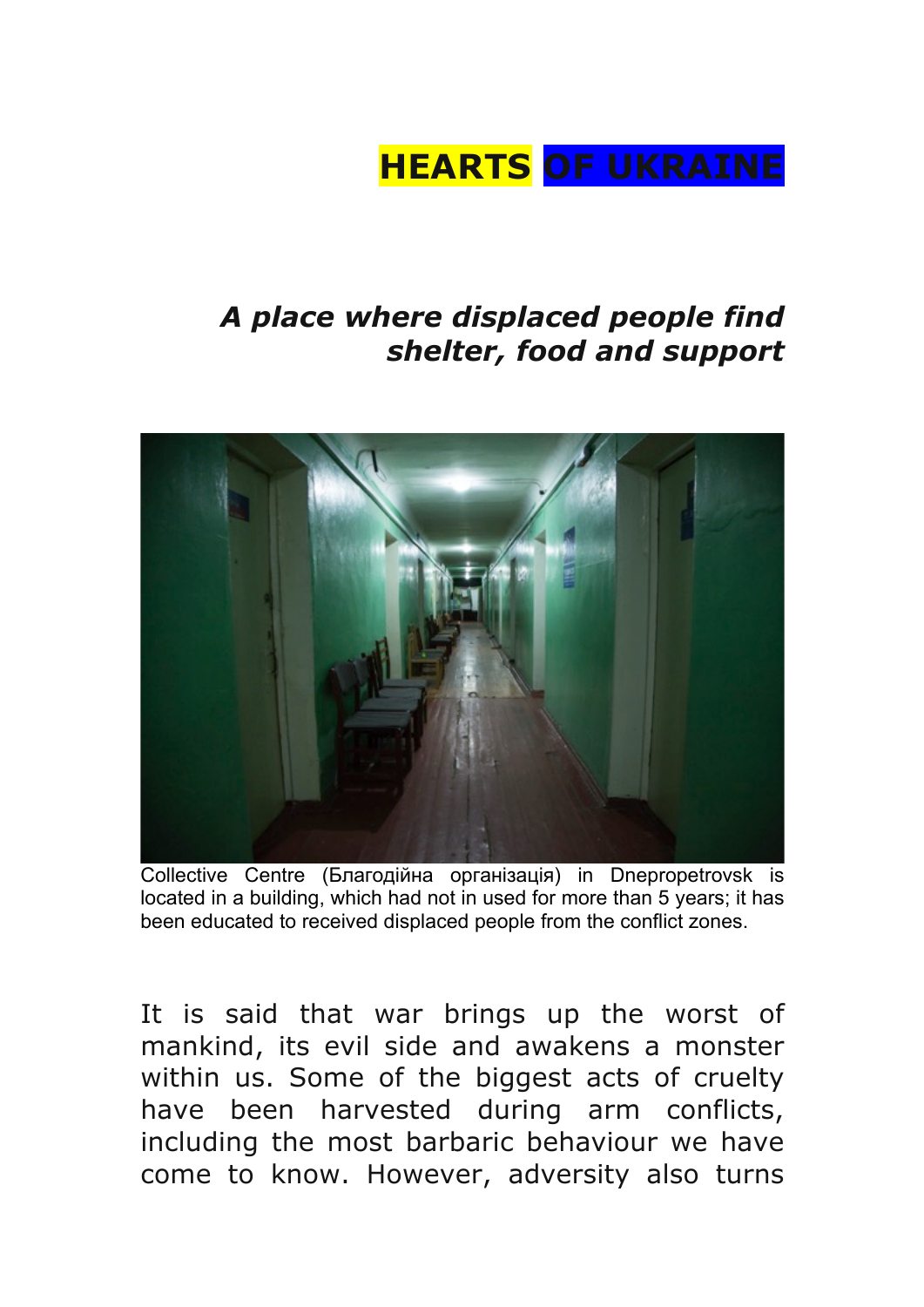into a nurturing soil to generate the most beautiful acts of compassion, kindness and love. It is in our darkest times that some of us choose to become a little candle and together they all form a shining beacon, a blinding light that engulf us all showing the way to a better future.



At the main entrance of the Collective Centre, an Ukrainian soldier protects the displaced people during day and night.



Food is very important for the people at the Collective Centre. They cook and eat together they are a big family.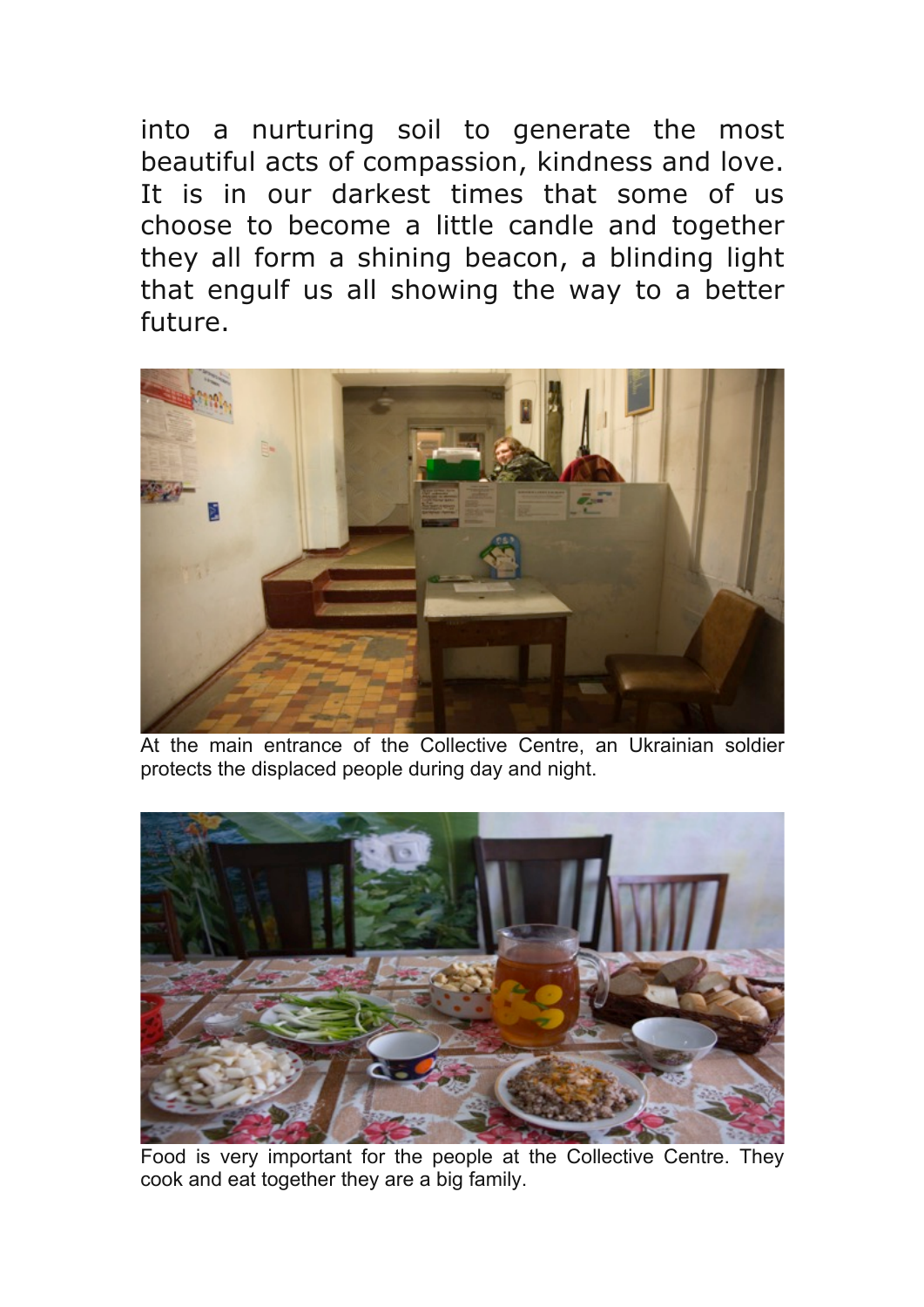Ukraine is going under very difficult circumstances because of its political turmoil, the conflict with the separatists and the huge numbers of domestic refugees. Nevertheless, the strength of the country is far from being diminished, specially the one in its citizen hearts. At the Dnepropetrovsk Collective Centre (Благодійна організація) arrive people coming from different regions of Ukraine, especially from Donetsk and Luhansk, each one with their own tale of tragedy tattooed all over their souls but also with a new one that they are starting to write, full of hope and generosity.



Andrey and Irina are a great example of young Ukrainian courage; they fight for a better country with heart and passion.

There is no better case to start with that the one of the volunteers of the centre who is a young man aged 23, Andrey. He participated in the Maiden Revolution and during that time, the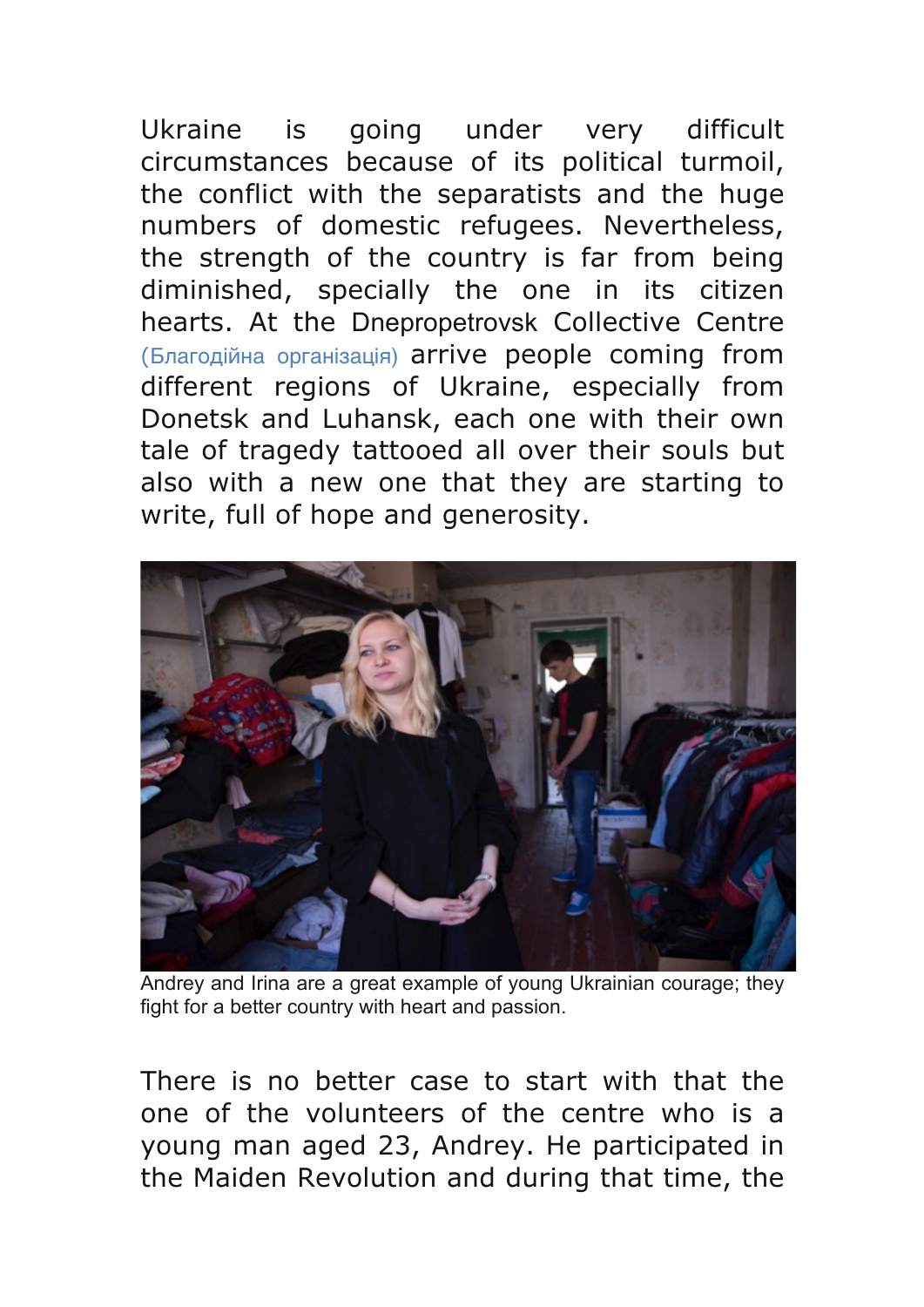love for his nation and his people grew on him to the point of leaving everything behind and departing to that town in the border.

Once there, he started helping to run the Благодійна організація centre, a place where displace people find shelter, food and support. His has infused every single resident there with a sense of community and togetherness. They all help each other either by cooking, cleaning, caring for the children and most important, healing the emotional wounds through the security of a safe place.



Cooking, eating and sharing a table have made domestic refugees to get together and create new bonds.

The stories of refugees are countless and we have the privilege of witness the tenacity of some of them, like Татьяна (Tatiana). She had a good social and financial status at her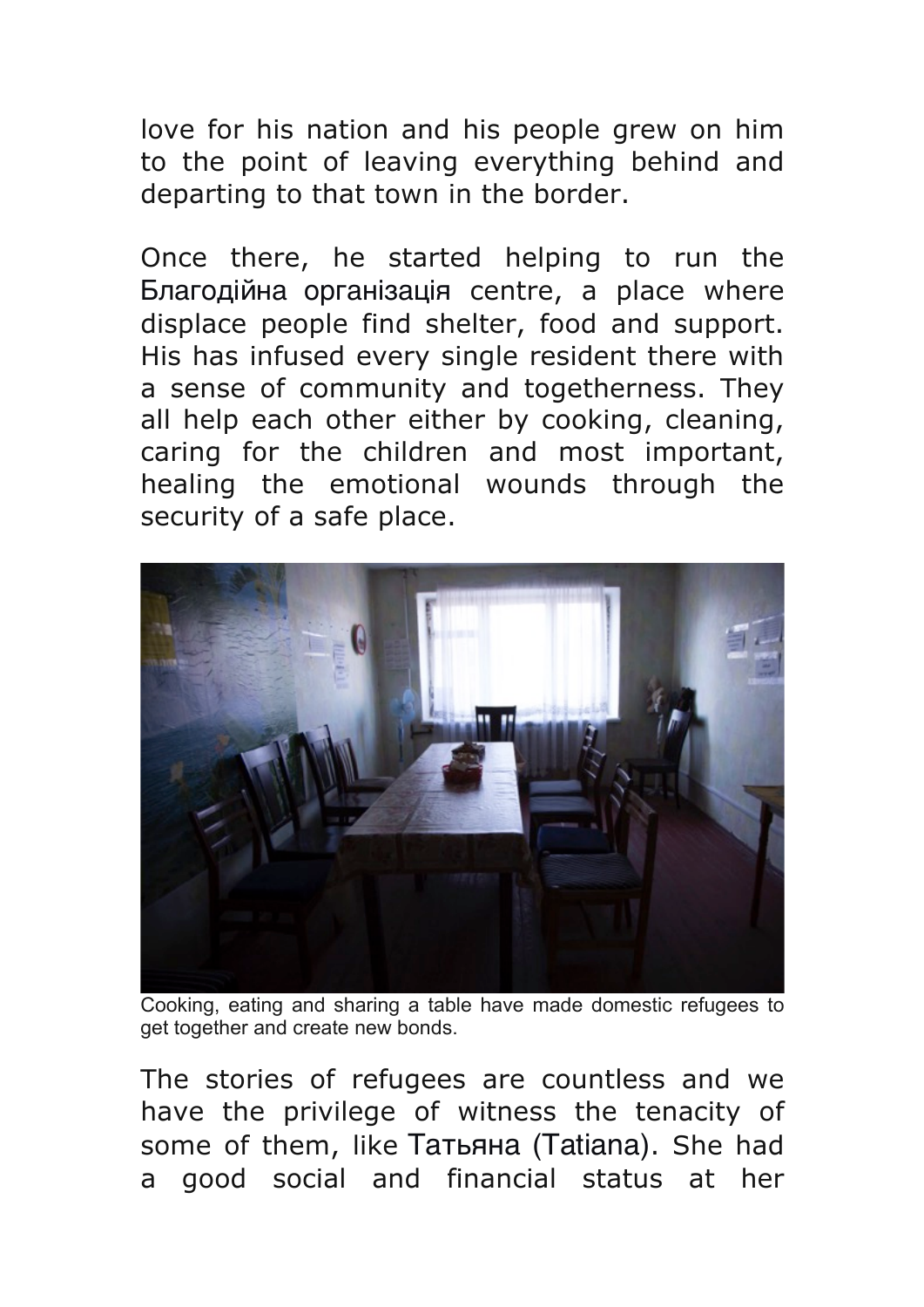hometown but lost all of that during the conflict.



The Collective Centre has helped more than 25000 people since its doors were open.

## *Healing the emotional wounds through the security of a safe place*

She arrived to the centre only with her child. The war in Ukraine does not know of social classes or background, thus affecting the poor and the wealthy alike. Tatiana was taken care of, protected and thanks to the help of many like herself she regained her strength and set up her own little business.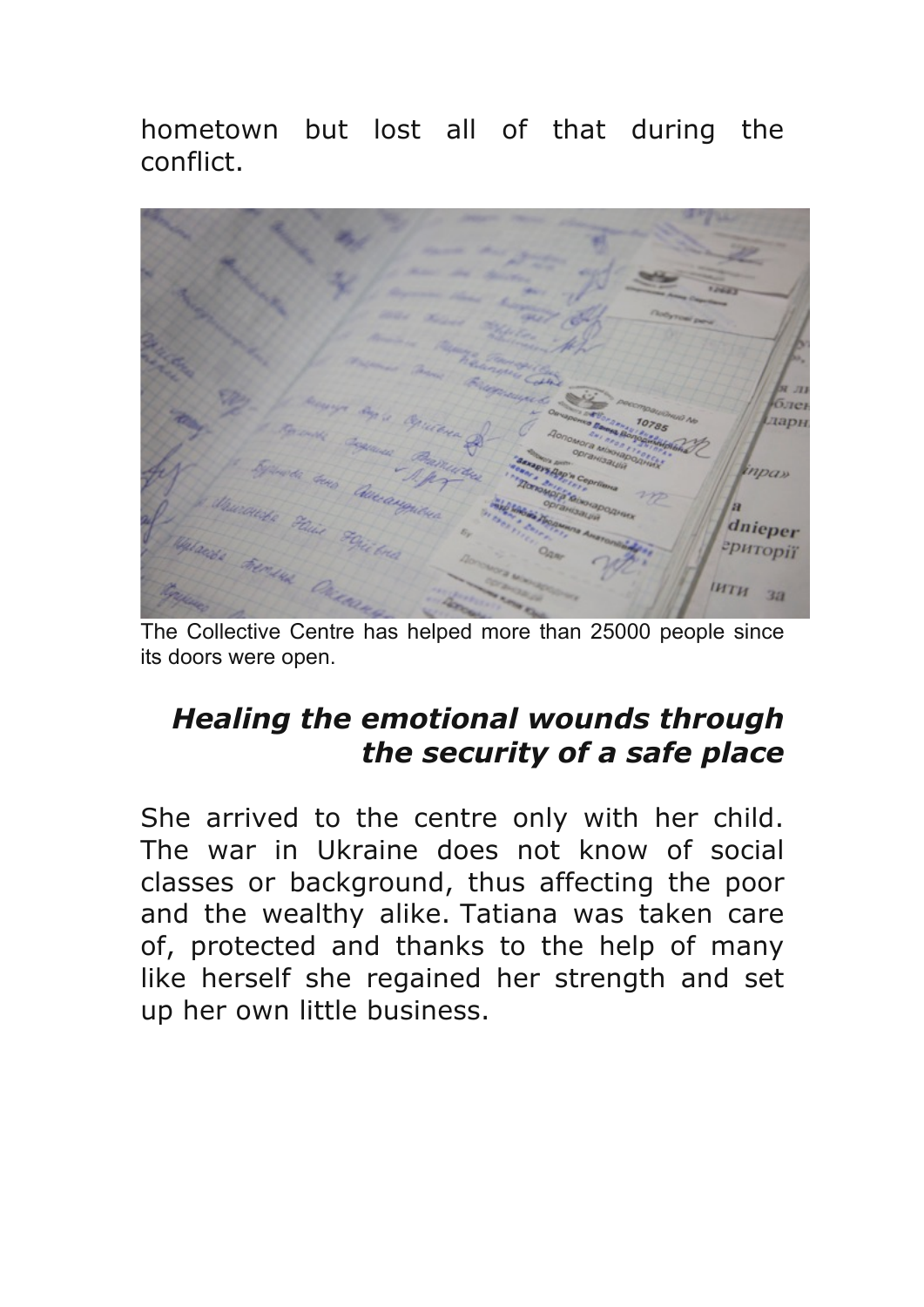

Tatiana is one of the endless examples of hope and strength.

She is happy to give a better future to her kid who will study in a University able to give him a European diploma and that make them proud.

Her gratitude has inspired her to take part in the her new town, so every weekend she volunteers to plant trees all over the city or to do other activities with former residents of the Collective Centre. They are the seeds of a better future, the symbol of a new emotional landscape. Wars affected a very person, it doesn't matter his/her status or social condition. Teachers, nurses, doctors, single mothers with children and so on are the people who are escaping to get another change. But they are more than can not leave their homes, families are become apart and separated for ideological reasons.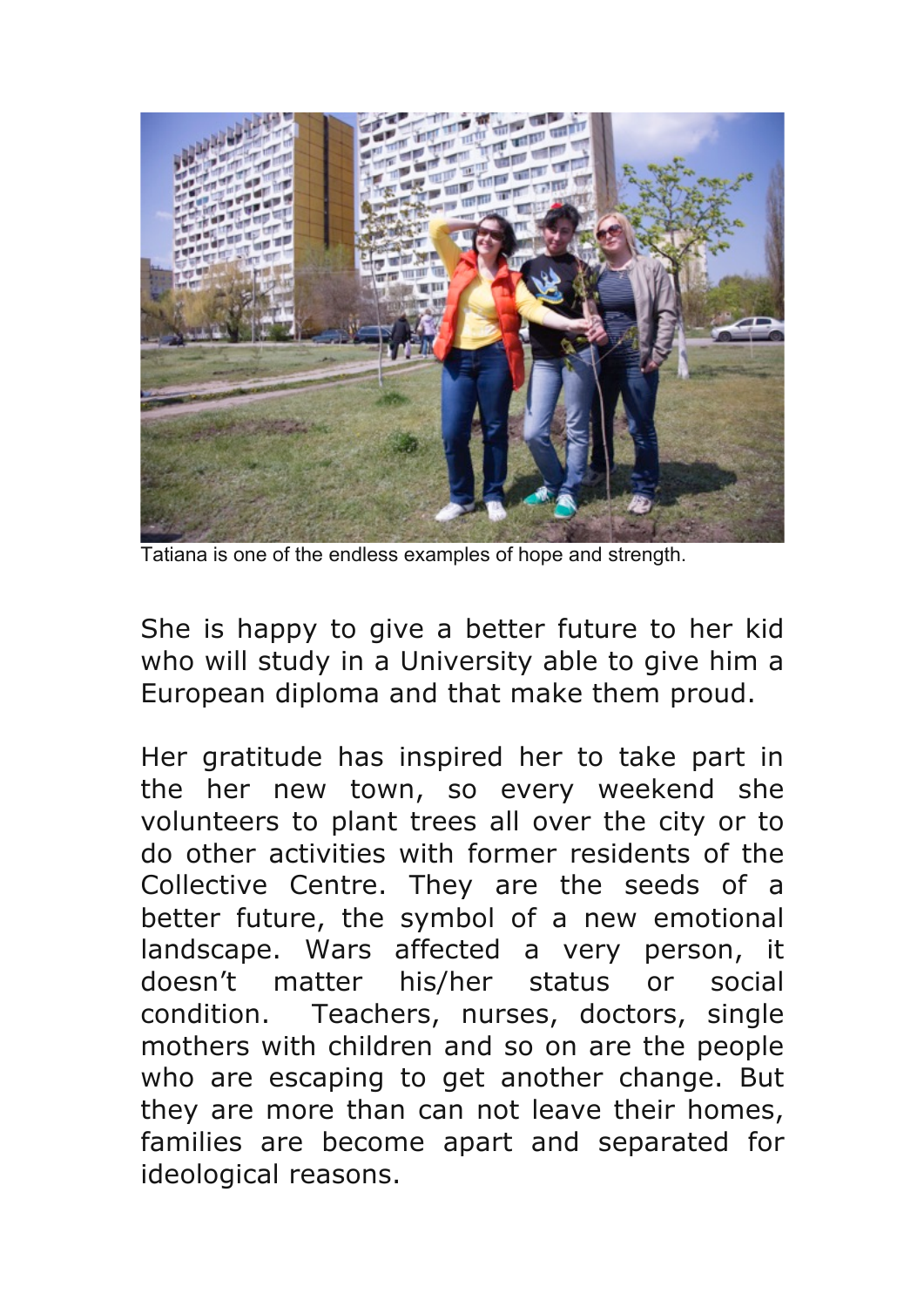

On a Saturday at midday they have planted over 100 trees, symbolizes a new future. All of them have left their homes and started a new life full of hope in Dnepropetrovsk.



Children and adults in workshops at the collective make handicrafts. Those are sold in fairs and boot sales.

Under the roof of that centre we met a photographer, a sales manager, fathers and sons. It is a slice of Ukrainian society, refusing to being victims and with the tenacity to stand